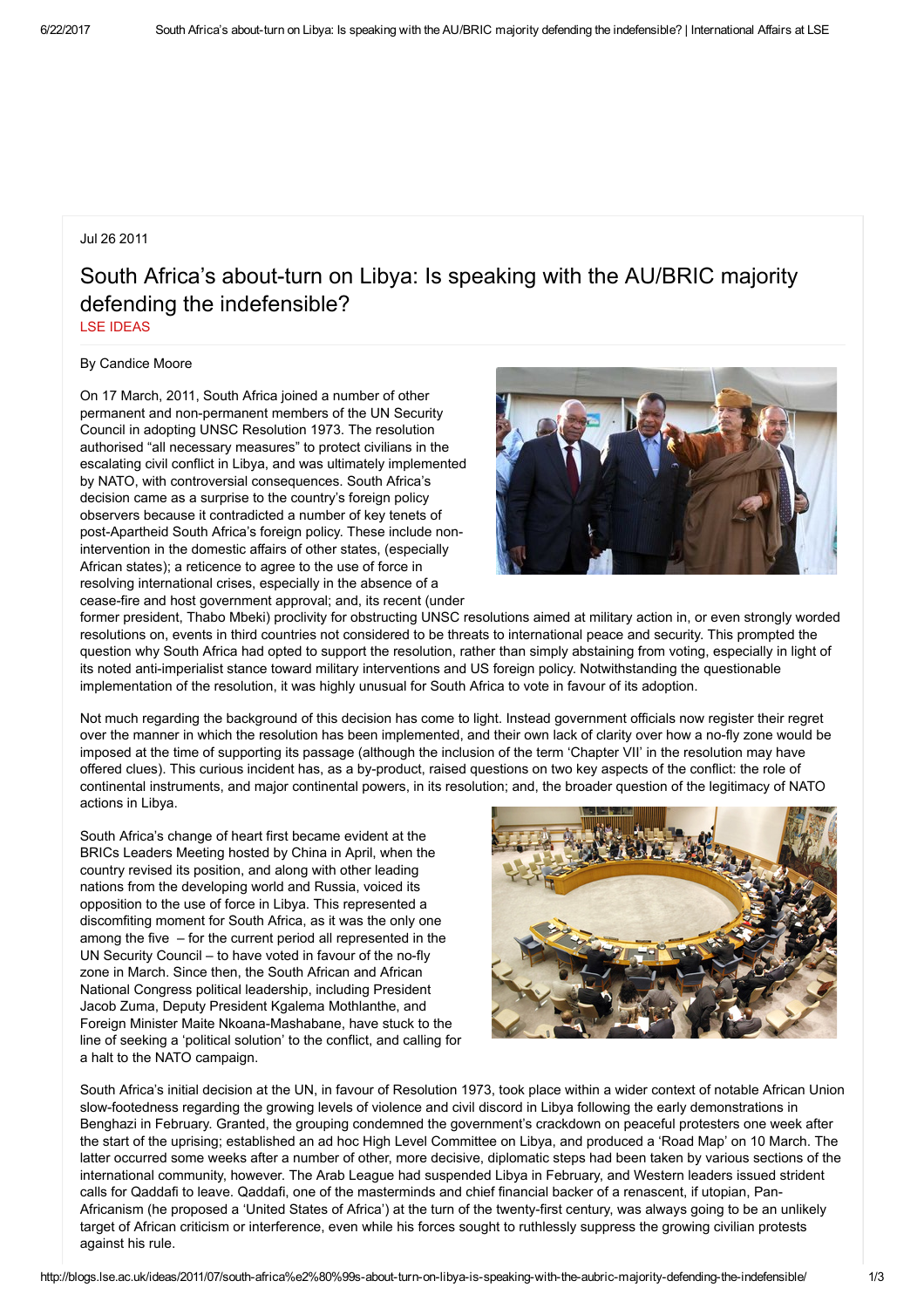6/22/2017 South Africa's about-turn on Libya: Is speaking with the AU/BRIC majority defending the indefensible? I International Affairs at LSE

Yet, the African position is not monolithic, as a number of African states have turned their backs on Qaddafi, while not necessarily supporting the NATO bombings. Prominent among these is the West African 'sea of tranquility', Senegal, which at the end of May granted recognition to the Transitional National Council (TNC), the political representative of the Libyan rebels. More recently, on 8 June, Mauritania, a member of the AU Heads of State Panel on Libya along with Mali, Uganda and Congo-Brazzaville, stated that it is necessary for Qaddafi to leave, exposing faultlines in the AU's position. At the end of June it was reported, following an AU summit in Pretoria, that Qaddafi had finally been omitted from the body's plans to resolve the conflict with proposed peace talks.

There is the feeling of indignation among prominent African observers at the manner in which the African Union has apparently been undermined by the NATO campaign. Yet, two issues remain overlooked. The first is the patent incapacity of the organisation to launch credible military campaigns, especially those of the kind required to enforce a 'no-fly zone'. The two best-resourced regional bodies, ECOWAS and SADC, have no jurisdiction over Libya and would therefore have found it difficult to mount arguments in favour of involvement. While Nigeria did recently express a willingness to intervene in Ivory Coast to unseat the recalcitrant Laurent Gbagbo, South Africa declined a request to dispatch troops to Somalia to boost the flagging African Union Mission in Somalia (AMISOM).

Second, there is no reason to believe that the AU would enjoy any greater measure of legitimacy than NATO currently does, given Qaddafi's colourful history as chief financial patron of the organization. As has so often been the case in the history of conflict between African states and their people, the rebels and the African Union sit on opposite sides of the conflict, with any hint of a diplomatic or political solution to the crisis (the AU's preference) seen as tantamount to a continuation of business as usual under Qaddafi by the rebels. This is a point on which the rebels and NATO agree seamlessly. Hence the failure of AU overtures and attempts at brokering a resolution to the crisis. To date, the AU has steered clear of according the rebels diplomatic status, taking care not to cut itself off from Qaddafi, while at the same time, including the TNC in discussions with its ad hoc Committee on the crisis which meets at Ministerial level.

But indignation is not exclusively African. Apprehension about the 'no-fly zone' Resolution 1973 passed by the Security Council was registered by abstentions from Brazil, India, China, Russia and Germany, although no veto votes were cast. Ten countries, including the main protagonists in the intervention, the United States, United Kingdom, and France, voted in favour. The timing of the passage of the resolution was presented as crucial given the impending descent of Qaddafi's forces on Benghazi, a key eastern town at that time just barely held by the rebels. The subsequent ill-disguised attacks by NATO bombers on Qaddafi's homes and key members of his family and political supporters, not to mention civilian casualties; and, the rather protracted duration of the campaign (NATO's Anders Fogh Rasmussen announced in May that the Libyan government was isolated and Qaddafi's resignation was imminent), have cast a shadow over the NATO operation.

The old arguments about solidarity between repressive regimes do not hold water anymore, as among the states that abstained are Germany, Brazil and India – all democracies. Bar Germany, perhaps, this dissenting voice – raised for a number of diverse domestic and foreign policy reasons – questions the propensity of Western powers, such as the US, UK and France, to embark on interventions in sovereign states, according to the requirements of their own foreign policy interests. In addition, there is a concern with the ease with which powerful states have turned to armed intervention as a resolution to the conflict. Unfortunately, this is also the voice of a number of African states – members of the African Union – of dubious democratic pedigree, and the voice of Russia and China, hardly models of democracy.

Qaddafi's history of destruction and duplicitousness cannot be ignored: from staging military interventions of his own (in Chad), supporting coups and war in Africa (he assisted Charles Taylor at a formative stage in the latter's career of warmongering), to his refusal for seven years to hand over the Lockerbie bombers. Not to mention his repeated offers of a ceasefire during the current conflict, even while the shelling of rebel-held cities and towns continues. While the case for humanitarian intervention in Libya was strong, the voice of apprehension – in spite of initial uncertainty – is clearly one that is not commonly heard in the Western media, but its merits should be interrogated.

After decades of squabbles about burden-sharing in military interventions between the EU and the US, it did not seem likely that Western powers would be as willing to embark on another project of humanitarian intervention/regime change. Furthermore, for observers in places like Johannesburg, Delhi or Rio, the decision to intervene in Libya – the West's longstanding antipathy toward Qaddafi notwithstanding – must have come as a surprise, owing to the arduous, drawn-out conflicts in Afghanistan and Iraq. It should not have, however, as it contained more or less the same ingredients as the latter two conflicts: the prospect of regime change, oil, and some room for justification based upon humanitarian protection.

The Libyan intervention raises the perennial question – and one central to the foreign policies of Brazil, India and South Africa among influential states of the developing South – of the composition and voting strength of the Security Council. While, in the face of excessive brutality by Qaddafi in suppressing early peaceful protest, few good arguments could be found against the proposed 'no-fly zone', reluctance to agree to the use of force and the transgression of sovereign boundaries have been hallmarks of non-Western opposition to humanitarian intervention. Brazil's former president Lula da Silva has proclaimed that were the UN stronger (and implicitly, Brazil a permanent Security Council member) a different scenario would be playing itself out in Libya.

In returning to its default position on military interventions, and finding itself back on the side of a sizeable portion of the 'international community', is South Africa defending the indefensible? Well, the country – along with other likeminded states – has called for the protection of Libyan civilians since the start of Qaddafi's air campaign against the rebels. Indeed, this is one of the reasons given by Foreign Minister Nkoana-Mashabane for the 'yes' vote in the Security Council. South Africa, at least on paper, is, like other African states and the BRIC states, not explicitly defending Qaddafi. Instead, it is defending due process in multilateral interventions, which includes a degree of deference to regional bodies and their efforts at conflict resolution; the circumspect use of force; and, the creation of conditions for negotiation, which do not include attempting to bomb the sitting head of state. The rub, of course, is that in the absence of force projection – something the AU is arguably not capable of – the